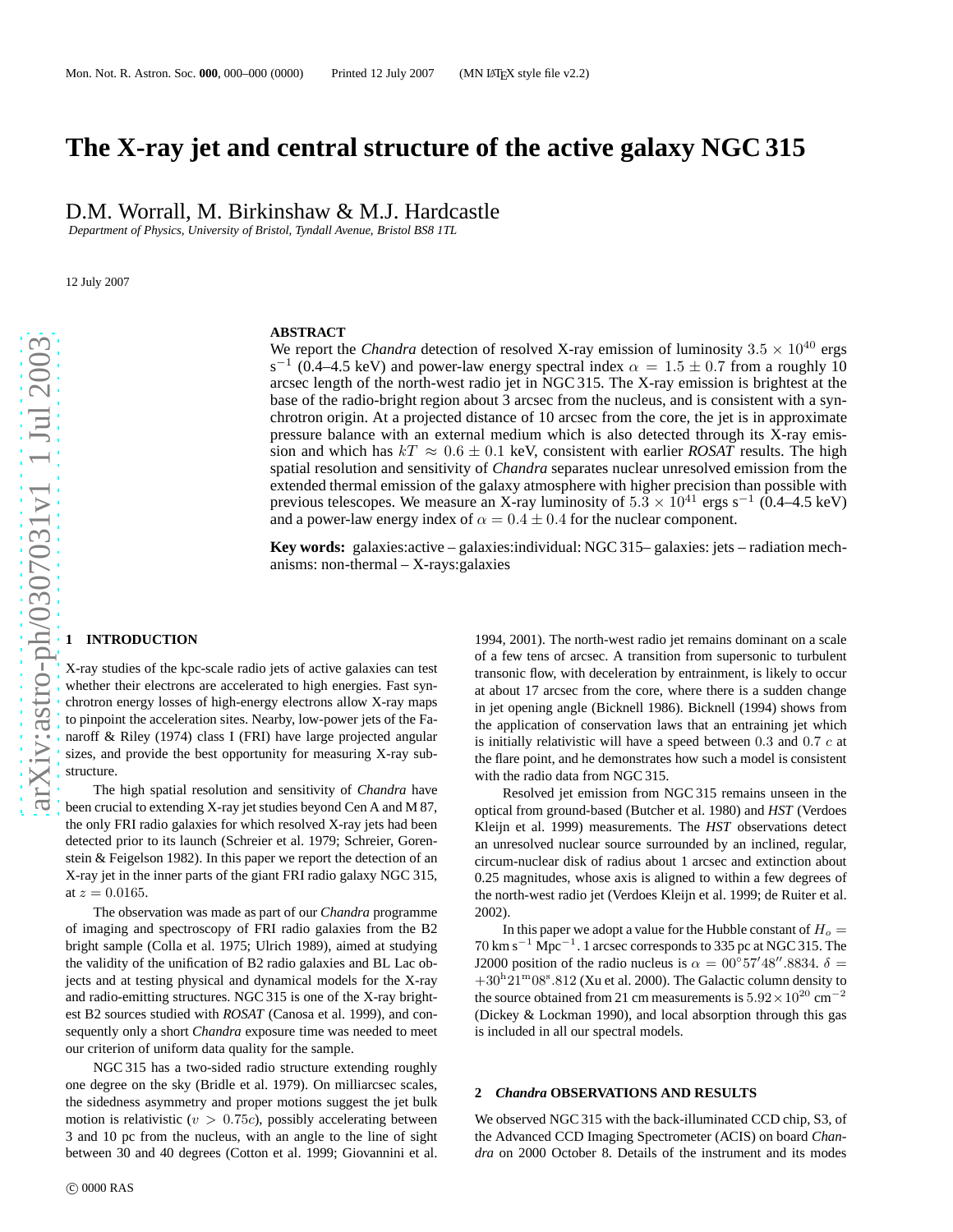

<span id="page-1-0"></span>**Figure 1.** The grey-scale image shows the 0.5–5 keV *Chandra* data for NGC 315, in 0.492 $^{\prime\prime}$  bins and smoothed with a Gaussian of  $\sigma = 0.74$  $^{\prime\prime}$ . The contours (in factors of two increment) outline the radio jet from a highresolution 5 GHz VLA image (Cotton, 2002, private communication) which has been convolved with a Gaussian of  $\sigma = 1''$  in order to match the resolution of the X-ray image. Jet X-ray emission is seen, particularly at the base of the first radio enhancement. Low surface-brightness X-ray emission is suppressed in this image.

of operation can be found in the *Chandra* Proposers' Observatory Guide, available from [http://cxc.harvard.edu/proposer.](http://cxc.harvard.edu/proposer) The observation was made in the VFAINT data mode, with a 128-row subarray (giving a 1 by 8 arcmin field of view, with the source roughly centred in the 1 arcmin direction and at a 3:1 offset position in the 8 arcmin direction). The use of the subarray was to reduce the readout time to 0.44 s in order to guard against the effects of pile-up should much of the flux detected with *ROSAT* (Worrall & Birkinshaw 1994) be unresolved to *Chandra*. Results presented here all use CIAO V2.3 and the CALDB V2.20 calibration database. The data have been re-calibrated and analysed, with random pixelization removed and taking advantage of VFAINT background cleaning, following the software 'threads' from the *Chandra* X-ray Center [\(http://cxc.harvard.edu/ciao\)](http://cxc.harvard.edu/ciao). Events with grades 0,2,3,4,6 are used. All X-ray spectra are binned to a minimum of 20 counts per bin, and the time-dependent decline in quantum efficiency is taken into account using the recommended methods. After the VFAINT background cleaning, there were no time intervals which needed to be excluded because of anomalously high background, and the calibrated data have an observation duration of 4.67 ks.

## **2.1 The X-ray image and resolved jet**

Fig. [1](#page-1-0) shows the 0.5–5 keV *Chandra* X-ray data together with contours outlining the inner radio emission. In the figure, the X-ray core is burned out and the low-surface-brightness emission is suppressed in order to emphasize small-scale extended emission.

X-ray emission from the core is extended with a similar ellipticity and position angle to the optical emission from NGC 315. We have used the IRAF STSDAS task ELLIPSE to measure the ellipticity of a Kitt Peak 4 m R-band image (Birkinshaw and Davies, private communication), and find position angles between 40 and 46 degrees and ellipticities between 0.16 and 0.26 for most of the galaxy. For example, at a semi-major axis of 10 arcsec, the ellipticity is  $0.251 \pm 0.002$  and the position angle is  $45.2 \pm 0.2$  degrees. We find an ellipticity of  $0.29 \pm 0.03$  and a position angle of  $49 \pm 3$ when similar procedures are applied to the 0.5-5 keV X-ray image smoothed with a Gaussian of  $\sigma = 1.3$  arcsec, masking out the region of the resolved jet.

Resolved X-ray emission from the NW radio jet is clearly evident at a position angle roughly perpendicular to the semi-major axis of the galaxy. The X-ray emission is particularly strong at the base of the first radio enhancement. We find  $55 \pm 9$  net counts in the energy range 0.5 − 5 keV from the jet as measured in a rectangular box of length 12 arcsec and width 6 arcsec, starting 3 arcsec from the nucleus, taking a corresponding box diametrically opposite the nucleus to measure the background.

#### **2.2 Radial-Profile Analysis**

In order to separate unresolved and galaxy emission, avoiding resolved jet emission, we extracted a source-centred 0.4–7 keV radial profile excluding a pie slice of position angle between 295<sup>°</sup> and 325<sup>°</sup>. We fitted the profile with models convolved with the Point Response Function (PRF), using home-grown software whose algorithms are described in Birkinshaw (1994). Our procedure for finding the appropriate energy-weighted PRF follows that described in Worrall et al. (2001), except that we used a revised functional form for the third additive component in order to give an improved description of bright point sources (see [http://cxc.harvard.edu/cal/Hrma/psf\)](http://cxc.harvard.edu/cal/Hrma/psf): for the energy distribution of the counts in our NGC 315 observation we find this third component to be proportional to  $(1 + \theta/0.021)^{-2.1}$ , for  $\theta \le 5$  arcmin.

The *ROSAT* PSPC measured thermal X-ray emission associated with NGC 315's atmosphere out to a radius of 2 arcmin, and we expect this emission to dominate over the background throughout part of the field of view of our *Chandra* observation. A rectangular box of size 1 arcmin by 2 arcmin as far from NGC 315 as possible but still in the field of view (i.e. all being 4 arcmin or more away from the nucleus of NGC 315) contains  $0.007 \pm 0.001$  cts arcsec<sup>-2</sup>, 0.4– 7 keV, consistent with time-averaged results available from [http://cxc.harvard.edu/cal/Acis/Cal](http://cxc.harvard.edu/cal/Acis/Cal_prods/bkgrnd/current) prods/bkgrnd/current. We use this as a measure of the background in the observation for all the analyses presented here. As a check, we have also performed the radial analysis allowing our fitting to find the best-fitting source and background contributions to an annulus of radii 40 and 62 arcsec, and the results for the background and the model parameters agree with those using the rectangular-box background.

The radial profile gives unacceptable fits to single-component models of a point source or a  $\beta$  model (used to describe gas in hydrostatic equilibrium), but the fit to the combination of the two is good, as shown in Fig. [2.](#page-2-0) Parameter values and uncertainties are given in Table [1.](#page-2-1)

#### **2.3 X-ray Spectrum**

Our radial-profile analysis separates the  $313$  counts<sup>1</sup> within a source-centered circle of radius 1 arcsec into contributions of 90 per cent from unresolved emission and 10 per cent from the extended component. Spectral analysis supports the dominance of non-thermal emission in the unresolved component. The data give a good fit to a single-component absorbed power law, as shown

<sup>1</sup> Counts refer to 0.4–7 keV throughout  $\S 2.3$ .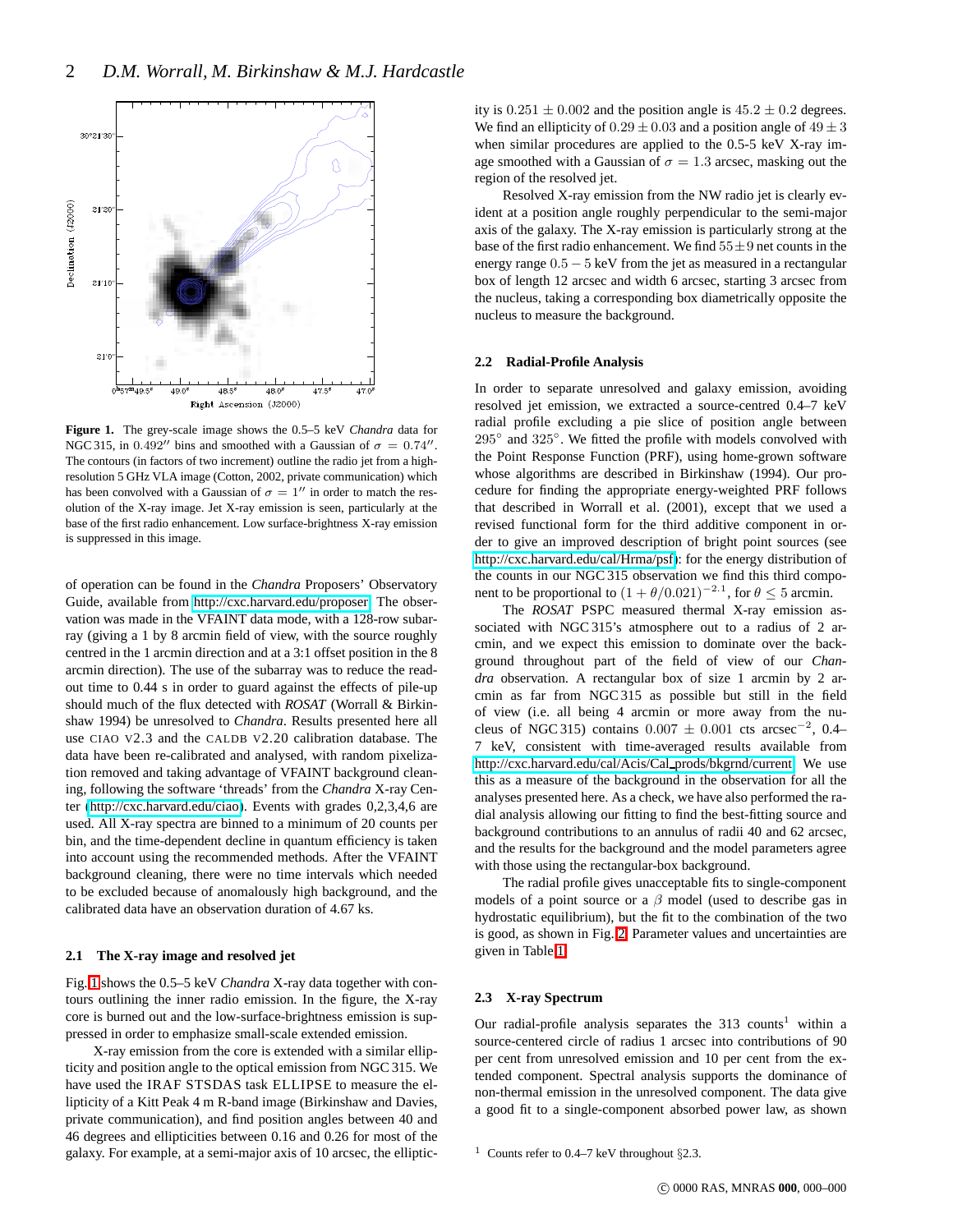



Photon Index

<span id="page-2-0"></span>**Figure 2.** The data show the background-subtracted 0.4–7 keV radial profile, excluding a pie slice of position angle between 295◦ and 325◦ in order to avoid the resolved jet emission. The model is a composite of a  $\beta$ model and unresolved component: the individual components and the sum are shown as solid lines. The counts per unit area in a  $\beta$  model are proportional to  $(1 + \theta^2/\theta_{\text{cx}}^2)^{0.5-3\beta}$ , and the best fit values are  $\beta = 0.515$ ,  $\theta_{\rm cx} = 1.55$  arcsec.  $\chi^2_{\rm min} = 8.9$  for 6 degrees of freedom.

<span id="page-2-1"></span>**Table 1.** Radial-profile analysis, 0.4–7 keV

| Parameter                                   | Value                             |
|---------------------------------------------|-----------------------------------|
| point-source counts                         | $380 \pm 35$                      |
| Β                                           | $0.515 \pm 0.03$                  |
| Core radius, $\theta_{\rm cx}$              | $1.55 \pm 0.7$ arcsec             |
| $\theta_{\rm FW10\%M}$                      | $9 \pm 3$ arcsec, $3.0 \pm 1$ kpc |
| $\beta$ -model counts, $\theta$ < 10 arcsec | $409 \pm 40$                      |
| $\beta$ -model counts, $\theta$ < 45 arcsec | $693 \pm 44$                      |

Since parameters are correlated ( $\beta$ ,  $\theta_{\text{cx}}$ ), (point-source counts,  $\beta$ -model counts), uncertainties are  $1\sigma$  for two interesting parameters.  $\theta_{\rm FW10\%M}$  is the full width to 10 per cent of maximum of the  $\beta$  model. Counts have been multiplied by 360/330 to account for the excluded pie slice.

in Fig. [3.](#page-2-2) While the statistics are inadequate for fitting a twocomponent model, a single-component thermal model gives unrealistic results: a best-fitting temperature of 25 keV, an intrinsic absorption of  $N_{\rm H} = 4 \times 10^{21}$  cm<sup>-2</sup>, and a 0.5 – 7 keV luminosity of  $3 \times 10^{41}$  ergs s<sup>-1</sup> which is unreasonably high for the X-ray binary population within 335 pc of NGC 315's centre.

To measure the spectrum of the extended emission we have fitted a Raymond-Smith thermal model to the 511 counts from a core-centred annulus of radii 2 arcsec and 45 arcsec, excluding a pie slice of position angle between 295° and 325°, to avoid the resolved jet emission and the majority of counts from the unresolved emission. The best fit gives  $kT \approx 0.6$  keV and a small intrinsic absorption of  $N_{\text{H}} = 5 \times 10^{20} \text{ cm}^{-2}$  (comparable to Galactic absorption), although the uncertainties are such that the additional absorption is consistent with being zero. There is marginal improvement in the fit (an  $F$  test giving a  $7$  per cent probability of the improvement in  $\chi^2$  being by chance) if a thermal bremsstrahlung component (best-fitting  $kT = 4.2$  keV) is included in the model. In this case the minimum  $\chi^2$  is 20.8 for 17 degrees of freedom, and a 0.5–7 keV luminosity of  $6 \times 10^{40}$  ergs s<sup>-1</sup> (about 20 per cent of the total luminosity from the region) is in the bremsstrahlung

for a spectral fit to the nuclear X-ray emission extracted from a circle of radius 1 arcsec. The model is a single-component power law with intrinsic and (fixed) Galactic absorption. In the band 0.4 - 7 keV the spectrum contains 313 counts, and from the radial profile we expect roughly 10 per cent of these counts to be from the extended hot-gas component.  $\chi^2_{\text{min}} = 11.5$ for 13 degrees of freedom.

<span id="page-2-2"></span>**Figure 3.**  $\chi^2$  contours (1 $\sigma$ , 90%, and 99%, for two interesting parameters)

component. Although this is a factor of a few higher than expected for the composite emission from X-ray binaries in the NGC 315 galaxy, the uncertainties are large. The abundance of the thermal gas increases from about 0.2 solar to more reasonable values between about 0.5 and 1.0 solar when the bremsstrahlung component is included. A consistent temperature is found for the thermal gas, whether or not the bremsstrahlung component is included, and the statistical uncertainties dominate the errors. The best-fit value and 90 per cent confidence uncertainties (for one interesting parameter) are estimated to be  $kT = 0.62 \pm 0.06$  keV.

Our spectral fitting to the total 920 counts in the central 2 arcsec radius core plus the region of the previous paragraph finds a two-component power-law plus thermal model to be acceptable. The statistical quality of the data is insufficient to require more complex spectral models, such as the addition of a bremsstrahlung component. The results are insensitive to the gas abundance (which we set to be 0.5 times solar) and intrinsic absorption in front of the thermal emission (which we set to be zero). The  $\chi^2$  contours of power-law slope versus gas temperature are shown in Fig. [4.](#page-3-0) For the best-fit parameters, the number of counts in the power-law component is  $438 \pm 38$  ( $1\sigma$  statistical error only). This is in reasonable agreement with the results from the radial-profile analysis (Table [1\)](#page-2-1). In the remainder of this paper the radial-profile analysis is used to separate the counts into unresolved emission, which we characterize by a power law of photon spectral index  $1.4 \pm 0.4$ , from the resolved emission which we characterize by a thermal model with  $kT = 0.6 \pm 0.1$  keV.

With so few counts, the spectrum of the resolved jet emission is poorly constrained. However, the distribution of counts suggests a spectrum which is steeper than that of the core. A formal fit (of the counts in four energy bins) with no intrinsic absorption gives a photon spectral index of  $2.5 \pm 0.7$  (1 $\sigma$  uncertainty).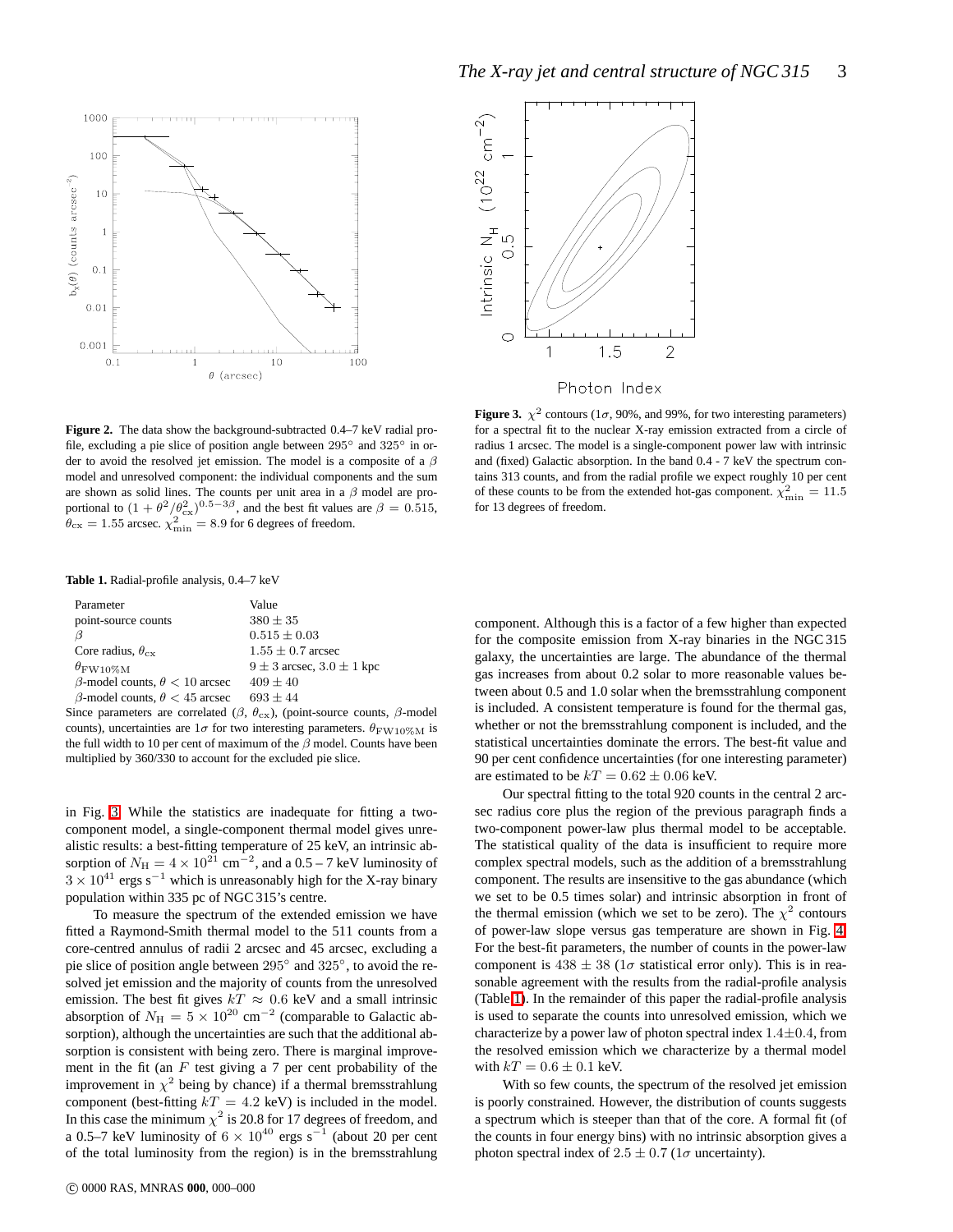

<span id="page-3-0"></span>**Figure 4.**  $\chi^2$  contours (1 $\sigma$ , 90%, and 99%, for two interesting parameters) for a spectral fit to the X-ray emission from a circle of radius 45 arcsec, excluding a pie slice of position angle between 295° and 325°, to avoid the resolved jet emission The model is the combination of a power law with intrinsic absorption and a thermal model, both with (fixed) Galactic absorption.  $\chi^2_{\text{min}} = 36.1$  for 33 degrees of freedom.

<span id="page-3-1"></span>**Table 2.** X-ray components

| Parameter                               | Value                                                            |
|-----------------------------------------|------------------------------------------------------------------|
| Resolved Jet:                           |                                                                  |
| $L_{\rm x}$ (0.4–5 keV)                 | $3.5 \times 10^{40}$ ergs s <sup>-1</sup>                        |
| Core:                                   |                                                                  |
| $L_{\rm x}$ (0.4–5 keV)                 | $5.3 \times 10^{41}$ ergs s <sup>-1</sup>                        |
| Gas:                                    |                                                                  |
| $L_{\rm x}$ (0.4–5 keV, $r \le 15$ kpc) | $3.6 \times 10^{41}$ ergs s <sup>-1</sup>                        |
| Density ( $\theta = 0$ )                | $(3.4^{+1.5}_{-1.0})$ 10 <sup>-1</sup> cm <sup>-3</sup>          |
| Density ( $\theta = 10''$ )             | $(1.9 \pm 0.4)$ 10 <sup>-2</sup> cm <sup>-3</sup>                |
| Pressure ( $\theta = 0$ )               | $(7^{+3}_{-2})$ 10 <sup>-11</sup> Pa                             |
| Pressure ( $\theta = 10''$ )            | $(4 \pm 1) 10^{-12}$ Pa                                          |
| $M(\theta \leq \theta_{\rm cx})$        | $0.05 \pm 0.01$ M <sub><math>\odot</math></sub> yr <sup>-1</sup> |

Luminosities are before absorption. Multiply pressure values by 10 for units of dynes cm−<sup>2</sup> , commonly quoted in X-ray astronomy papers. Uncertainties are  $1\sigma$  for 1 interesting parameter.  $\dot{M}$  is the mass cooling rate of gas within the core radius. Uncertainties in the luminosities are dominated by the statistical uncertainties in the counts, given earlier in the paper.

#### **2.4 Physical Parameters of the X-ray Components**

In this short observation we have measured resolved jet emission between about 3 and 15 arcsec from the nucleus. The counts are converted into a 0.4-5 keV luminosity in Table [2](#page-3-1) assuming a power law of photon spectral index 2.5. The 1 keV flux density is then 4.3 nJy. The 5 GHz radio flux from a matched region in the map of Fig. 1 is 68 mJy. The two-point rest-frame 5-GHz to 1-keV spectral index is therefore  $\alpha_{rx} = 0.94 \pm 0.01$ , where the error is dominated by the 16 per cent uncertainty in the X-ray counts (§2.1).

With regard to the core emission, the spectral index of the power-law component (Fig. [3\)](#page-2-2) is highly correlated with the intrinsic absorption. Our results suggest a somewhat flatter spectral index and lower absorption than found by Matsumoto et al. (2001; spectral index of 2.02<sup>+0.37</sup>,  $N_{\text{H}}$  = 0.9<sup>+0.6</sup> × 10<sup>22</sup> cm<sup>-2</sup>) in a two-component thermal and power-law fit to *ASCA* data, but the results are consistent with a similar correlation of spectral index and intrinsic absorption. Table [2](#page-3-1) gives the best-fit 0.4–5 keV lumi-

nosity of the power-law component. This is comparable with the luminosities of two other low-power radio galaxies from the B2 sample in which *Chandra* has found unresolved X-ray cores and resolved jets, B2 0206+35 at  $2.9 \times 10^{41}$  ergs s<sup>-1</sup> and B2 0755+37 at  $1.9 \times 10^{42}$  ergs s<sup>-1</sup> (Worrall et al. 2001). The 2–10 keV luminosity of NGC 315's power-law component is  $6.8 \times 10^{41}$  ergs s<sup>-1</sup>, larger than the *ASCA* value of  $3.1 \times 10^{41}$  ergs s<sup>-1</sup> (Matsumoto et al. 2001) and possibly supporting variability similar to that reported between *ROSAT* PSPC and HRI observations by Worrall & Birkinshaw (2000). The interpolation to a 0.2–1.9 keV luminosity further supports variability of a factor of about 3 when compared with the *ROSAT* PSPC results (Worrall & Birkinshaw 2000), with *ROSAT* being higher, but this is highly dependent on the spectral index used for the interpolation, and a spectrum closer to the *ASCA* result removes the requirement for variability. The 2 keV core flux density from the *Chandra* observation is 40 nJy. Since this is the same value as adopted by Giovannini et al. (1994), their conclusions concerning relativistic beaming based on synchrotron self-Compton emission in the VLBI core would be unchanged.

Values for physical parameters of the X-ray-emitting gas are listed in Table [2.](#page-3-1) *Chandra*'s high spatial resolution finds a smaller core radius (Table [1\)](#page-2-1) and a density gradient within 10 arcsec of the centre to which the *ROSAT* PSPC was insensitive, but the gas pressure at 10 arcsec is in remarkable agreement with the *ROSAT* results (compare Table [2](#page-3-1) with figure 9 of Worrall & Birkinshaw 2000). When the best-fit *Chandra* results are extrapolated to estimate the gas luminosity for  $\theta$  < 3 arcmin and 0.2–2.5 keV, we find a value of  $5.3 \times 10^{41}$  ergs s<sup>-1</sup>, which is in excellent agreement with the value of  $(5.4 \pm 0.2) \times 10^{41}$  ergs s<sup>-1</sup> from *ROSAT*, and the gas temperature (see Fig. [4\)](#page-3-0) is also in good agreement with the value of  $kT = 0.62^{+0.09}_{-0.1}$  keV from *ROSAT* (Worrall & Birkinshaw 2000). Our results for the temperature are lower than  $kT = 0.8^{+0.04}_{-0.06}$  keV found from *ASCA* data by Matsumoto et al. (2001). While there is no obvious explanation for the difference, we note that while the *ASCA* data have more counts, the gas and AGN emission were both unresolved in the *ASCA* beam so that there was no ability to measure the spectrum of the gas uncontaminated by AGN emission, as is possible with *Chandra*. NGC 315's 0.4–5 keV gas luminosity within a radius of 15 kpc is similar to the values of  $2.6 \times 10^{41}$ ergs s<sup>-1</sup> and  $4.2 \times 10^{41}$  ergs s<sup>-1</sup> found for B2 0206+35 and B2 0755+37, respectively (Worrall et al. 2001).

# **3 DISCUSSION**

#### *Chandra* has

(i) made the first detection of resolved X-ray jet emission in the nearby radio galaxy NGC 315,

(ii) confirmed, with high spatial resolution, results from *ROSAT* and *ASCA* that the bulk of the X-ray emission is comprised of a combination of galaxy-scale emission, principally from a hot X-ray-emitting atmosphere, and unresolved emission which fits a power-law spectrum, and

(iii) found evidence that the resolved X-ray jet is of steeper spectrum than the core, and that the jet emission is brightest close to the core, in particular at the base of the first bright radio knot.

The resolved jet emission has properties similar to those seen in deep observations of some other FRI sources. For example, the power-law energy spectral index of the X-ray emission,  $\alpha_x = 1.5 \pm$ 0.7, is consistent with the two-point radio to X-ray spectral index of 0.94, supporting a synchrotron origin with either a broken or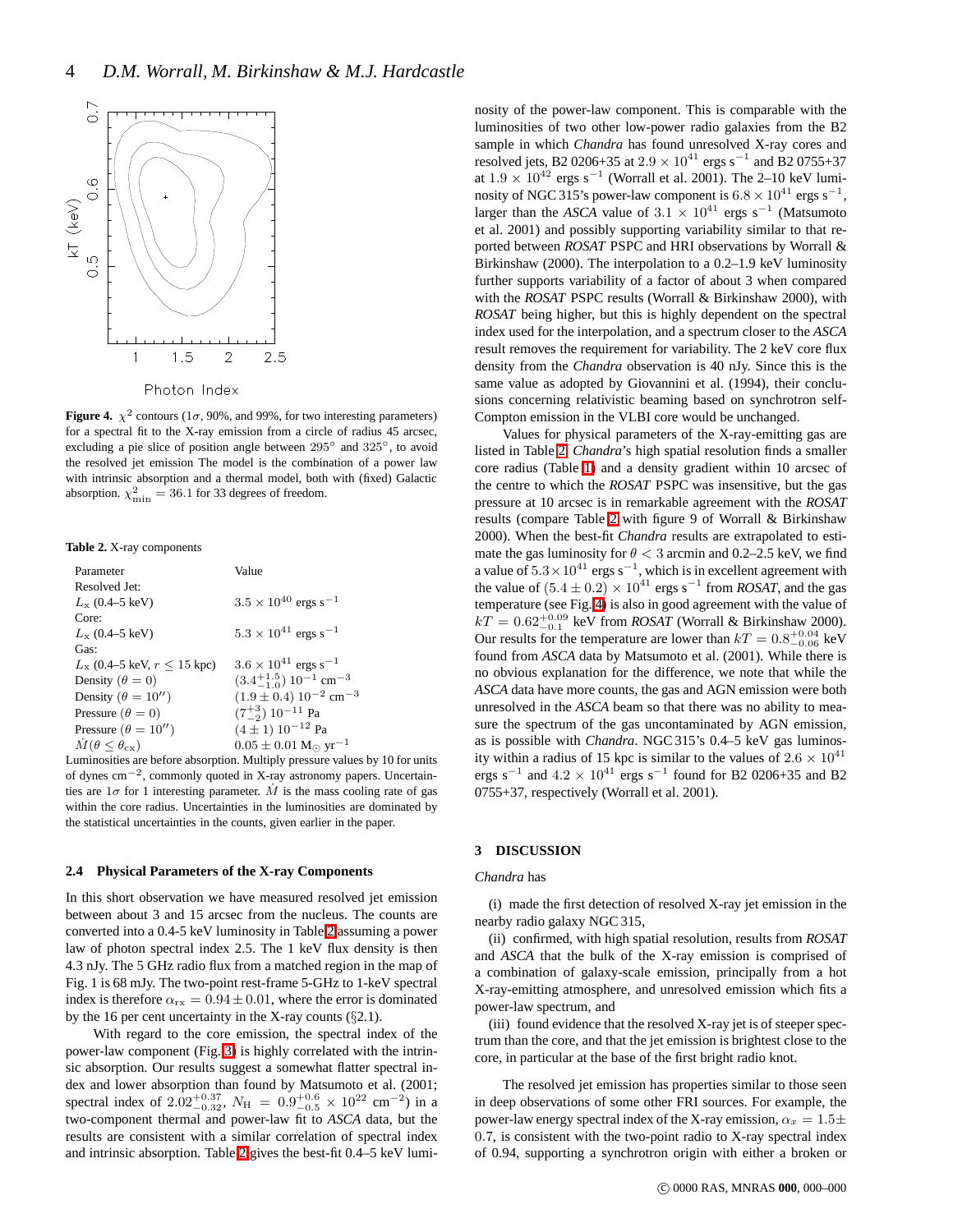unbroken spectrum, depending on the radio spectrum in this region. Such a synchrotron spectrum would be consistent with Butcher et al. (1980)'s optical upper limit on jet emission of  $1\mu$ Jy per kpc. The inverse Compton arguments applied to 3C 66B by Hardcastle et al. (2001) give similar results for NGC 315 in underpredicting the X-ray emission under reasonable assumptions for orientation, beaming, and available photon fields. The strong X-ray emission at the base of the first radio enhancement is a behaviour similar to that seen in 3C 66B (Hardcastle et al. 2001) and Cen A (Kraft et al. 2002).

When we compare the X-ray flux density of the unresolved emission with the total VLBI 5 GHz radio flux density of  $477 \pm 5$ mJy from Venturi et al. (1993), we find a two-point rest-frame 5 GHz to 1 keV spectral index of  $\alpha_{rx} \approx 0.86$ . The uncertainties are dominated by possible variability, with the factor of three discussed in §2.4 leading to an uncertainty in  $\alpha_{rx}$  of about  $\pm 0.06$ . The value of  $\alpha_{rx}$  is within the range of 0.8 to 0.93 found for three other B2 bright-sample FRI radio galaxies observed with *Chandra* (Worrall et al. 2001). Similar values of  $\alpha_{rx}$  for galaxies of different fluxes would support a relationship between the core radio and X-ray components, as argued statistically for the B2 bright sample based on *ROSAT* data by Canosa et al. (1999). The core two-point spectral index is somewhat flatter than that inferred for the resolved jet, possibly lending support to a different (inverse Compton) origin for the core emission (e.g., Giovannini et al. 1994, Hardcastle & Worrall 2000).

The nuclear X-ray emission of NGC 315 is seen through a moderate intrinsic column density (Fig. 3) of  $N_{\rm H} = (5^{+3.2}_{-2.7}) \times 10^{21}$ cm<sup>−</sup><sup>2</sup> (90 per cent confidence uncertainty for 1 interesting parameter). *Chandra* typically finds intrinsic column densities below  $10^{22}$ cm<sup>−</sup><sup>2</sup> in FRI radio-galaxy nuclei (e.g., Worrall et al. 2001; Hardcastle et al. 2001, 2002; Wilson & Yang 2002). Nuclear optical emission, now commonly detected with HST, has been shown by Chiaberge, Capetti & Celotti (1999) to correlate with the VLAscale core radio emission. This optical emission is generally associated with extinction at a level compatible with the X-ray absorption (e.g., Ferrarese & Ford 1999), suggesting that both the X-ray and optical emission are associated with the sub-kpc-scale radio jets (Hardcastle & Worrall 2000).

It is unclear whether FRI radio galaxies contain a dense torus of gas and dust of the type required by models which unify powerful radio sources (Barthel 1989). Cen A and NGC 4261 are the clearest cases where column densities of order  $10^{23}$  cm<sup>-2</sup> are required by the X-ray data (Kraft et al. 2003, in preparation; Zezas et al. 2003). Both objects are closer than NGC 315, with the advantage that the nuclear emission is better separated from kpc-scale, radiorelated, X-rays. However, M 87 is also nearby and does not require a heavily-absorbed component (Wilson & Yang 2002). Even if central tori exist in FRI radio galaxies, most of the X-ray emission may be associated with structures on larger scales, since there is at least one good case where the nucleus is known to be radiatively inefficient (Di Matteo et al. 2003). Little or no excess nuclear absorbing column would then be seen, except in cases (such as NGC 4261) where the jets lie almost in the plane of the sky. If this is the case, the low X-ray column density of NGC 315, whose jets may lie  $\sim$  35 $^{\circ}$  from the line of sight (see §1), says little about the presence or absence of a nuclear torus, although a second, heavily-absorbed, component might appear in a deeper X-ray observations.

We have compared the pressure in the radio jet with that in the external X-ray emitting gas, assuming an equipartition magnetic field. At 10 arcsec from the core the FWHM of the radio jet is roughly 1.3 arcsec. Using the radio flux density in a cylin-

der of length 1 arcsec, modelling the electron spectrum above  $\gamma_{\rm min} = 10$  with a synchrotron spectrum consistent with the distribution of radio, X-ray, and optical (upper limit) flux densities over the surrounding 12-arcsec length of jet, assuming no relativistic protons, a filling factor of unity, no relativistic bulk motions, and a jet on the plane of the sky, we find a pressure of about  $6 \times 10^{-12}$  Pa, which is a reasonable match to the external pressure of  $(4 \pm 1) \times 10^{-12}$  Pa (Table [2\)](#page-3-1) given the measurement and model uncertainties. Such a model would be appropriate if the radio source is intrinsically one-sided. If at 10 arcsec from the core the jet is inclined at  $\theta = 35$  degrees to the line of sight, and has a bulk velocity of 0.7c (see  $\S1$ ), then the bulk relativistic beaming factor,  $\delta = 1/\gamma(1 - \beta \cos \theta) = 1.67$ . The minimum pressure in the jet will now be reduced, by a factor of roughly  $\delta^{-10/7}(\sin \theta)^{4/7}$ (Bicknell 1994), i.e., to  $2 \times 10^{-12}$  Pa. Projection effects mean that the jet is longer. The pressure in a  $\beta$ -model external atmosphere scales as  $(\cos \theta)^{3\beta}$  at large distances from the core radius, i.e., to give  $\approx 2.9 \times 10^{-12}$  Pa, such that a match between minimum jet pressure and external pressure can still be claimed given the uncertainties. Pressure balance between the external medium and the minimum pressure in the jet at about 100 arcsec from the core (on the reasonable assumption that the jet is now sufficiently slow that beaming can be ignored) has previously been reported based on *ROSAT* PSPC data by Worrall & Birkinshaw (2000), who point out that NGC 315 appears to be rather different from other B2 bright sample radio galaxies in remaining in pressure balance (at minimum pressure) over a large length of radio jet, without requiring an additional component of internal pressure.

#### **REFERENCES**

- Barthel, P.D., 1989, ApJ, 336, 606
- Bicknell, G.V., 1986, ApJ, 305, 109.
- Bicknell, G.V., 1994, ApJ, 422, 542.
- Birkinshaw, M., 1994, in Crabtree, D.R., Hanisch, R.J., Barnes, J., eds., ASP Conference Series, Vol. 61, p. 249
- Bridle, A.H., Davis, M.M., Fomalont, E.B., Willis, A.G., Strom, R.G., 1979, ApJ, 228, L9.
- Butcher, H.R., van Breugel, W., Miley, G.K., 1980, ApJ, 235, 749
- Canosa, C.M., Worrall, D.M., Hardcastle, M.J., Birkinshaw, M., 1999, MN-RAS, 310, 30
- Chiaberge, M., Capetti, A., Celotti, A., 1999, A&A, 349, 77
- Colla, G., Fanti, C., Fanti, R., Gioia, I., Lari, C., Lequeux, J., Lucas, R., Ulrich, M.-H., 1975, A&A, 38, 209
- Cotton, W.D., Feretti, L., Giovannini, G., Lara, L., Venturi, T, 1999, ApJ, 519, 108
- de Ruiter, H.R., Parma, P., Capetti, A., Fanti, R., Morganti, R., 2002, A&A, 396, 857
- Dickey, J.M., Lockman, F.J., 1990, ARA&A, 28, 215
- Di Matteo, T., Allen, S.W., Fabian, A.C., Wilson, A.S., Young, A.J., 2003, ApJ, 582, 133
- Fanaroff, B.L., Riley, J.M., 1974, MNRAS, 167, 31p
- Ferrarese, L., Ford, H.C., 1999, ApJ, 515, 583
- Giovannini, G., Feretti, L., Venturi, T., Lara, L., Marcaide, J., Rioja, M., Spangler, S.R., Wehrle, A.E., 1994, ApJ, 435, 116
- Giovannini, G., Cotton, W.D., Feretti, L., Lara, L., Venturi, T., 2001, ApJ, 552, 508
- Hardcastle, M.J., Worrall, D.M., 2000, MNRAS, 314, 359
- Hardcastle, M.J., Birkinshaw, M., Worrall, D.M., 2001, MNRAS, 326, 1499
- Hardcastle, M.J., Worrall, D.M., Birkinshaw, M., Laing, R.A., Bridle, A.H., 2002, MNRAS, 334, 182
- Kraft, R.P., Forman, W.R., Jones, C., Murray, S.S., Hardcastle, M.J., Worrall, D.M., 2002, ApJ, 569, 54.